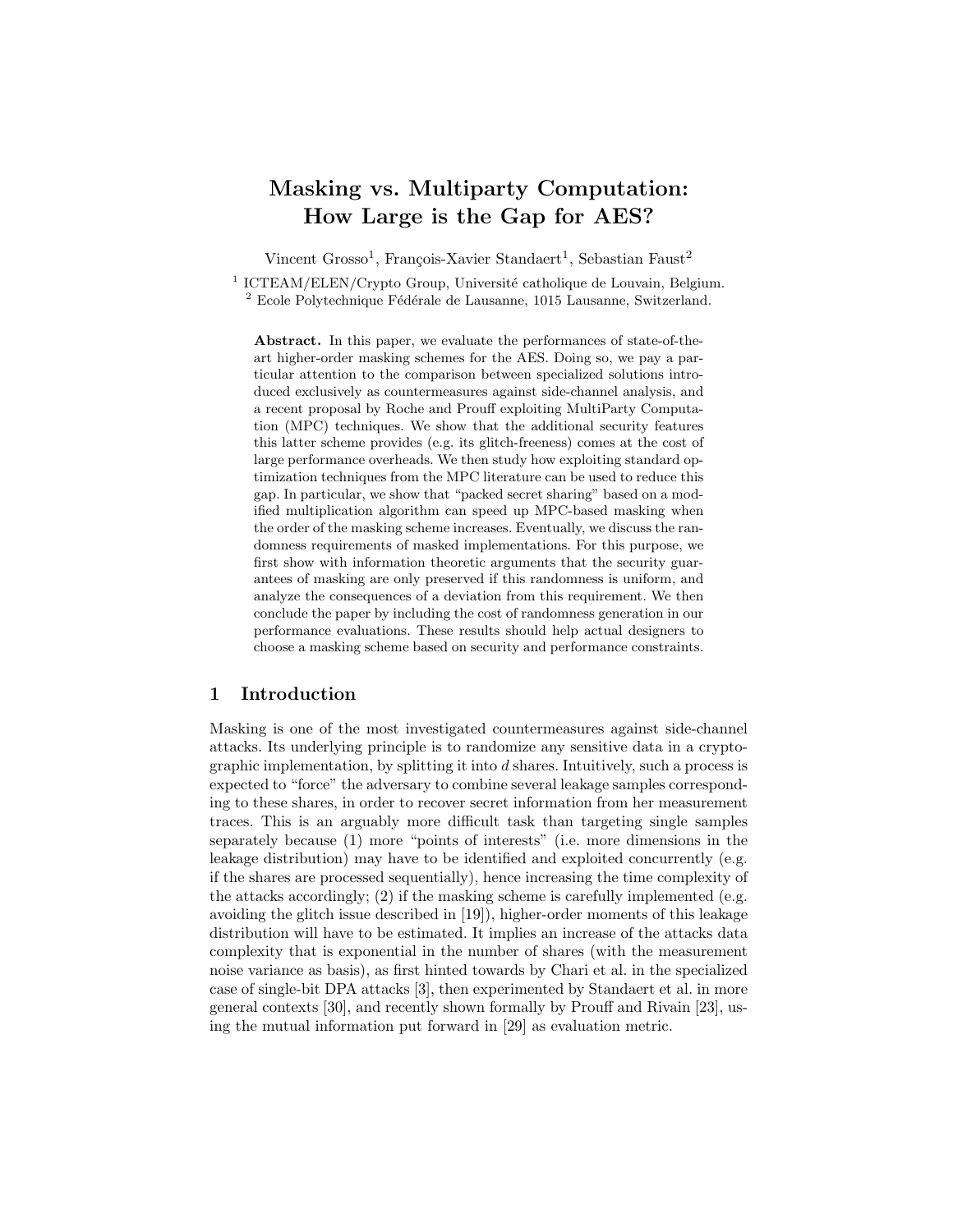From a theoretical point of view, the problem of masking a cryptographic implementation has strong connections with the problem of secure MultiParty Computation (MPC). This observation was already made in 2004 by Ishai et al. [15], and intuitively corresponds to the fact that both masking and MPC aim to perform computations on shared data. Their objectives are different though, as MPC protocols usually fulfill stronger security requirements (they typically remain secure after the corruption of a number of participants, in an passive or active manner). By contrast, masking only aims at ensuring the so-called  $d$ -th order security property, i.e. that every d-tuple of intermediate values in the target implementation is independent of any sensitive variable. Since the performance overheads of masking and MPC are generally important, a natural problem is to determine the physical security advantages of MPC over masking, as well as its cost penalty. From the security point of view, an answer to this question has been put forward by Roche and Prouff in [25]. Namely, implementing MPC can lead to glitch-free implementations (in a similar sense as first described in [21]), and allows fault-tolerance if active adversaries are considered. By contrast, their performance evaluations were limited to asymptotic complexities so far.

Our contribution. In this paper, we investigate this performance gap between masking and MPC in the practically relevant case of AES implementations in an 8-bit microcontroller. We considered three different directions for this purpose.

First, we compared a number of existing schemes. Our selection was motivated by the two following criteria:  $(i)$  exclude "broken" proposals (i.e. with low-order weaknesses), such as the multiplicative masking in [13], the higherorder masking in [27] (broken in [4]), or Goubin and Martinelli's proposal in [14] (broken in  $[26]$ ); (*ii*) exclude schemes that do not systematically generalize to higher-orders, such as the affine masking in [10, 32], the threshold implementations in [20], and several ideas from the "early" DPA literature (see [18] for a sur- $(vy)^1$ . This essentially leaves us with Rivain and Prouff's higher-order Boolean masking scheme from CHES 2010 [24] (next denoted as RivP), its optimization by Kim et al. using extension fields for the AES S-box implementation in [16] (next denoted as KHL), Genelle et al.'s solution based on the switching between additive and multiplicative masking [12] (next denoted as GPQ), and the MPCinspired proposal by Roche and Prouff from CHES 2011 [25] (next denoted as RocP). We implemented these different schemes up to the 10th security order, with results illustrating a large gap between the MPC-inspired **RocP** (for which we additionally propose a slight optimization) and other masking schemes.

Motivated by this large performance gap, we then investigated a standard solution used in the MPC literature to improve performances, namely "packed secret sharing" [9]. In particular, we evaluate the extent to which the techniques proposed by Damg˚ard et al. in [5] can be used to enhance the performances of shared AES implementations, and how this performance gain depends on the order d. Intuitively, the idea of packed secret sharing is to "hide" several

<sup>&</sup>lt;sup>1</sup> We also excluded the recently proposed "inner product" masking scheme from [1], although it is certainly an interesting scope for further investigation.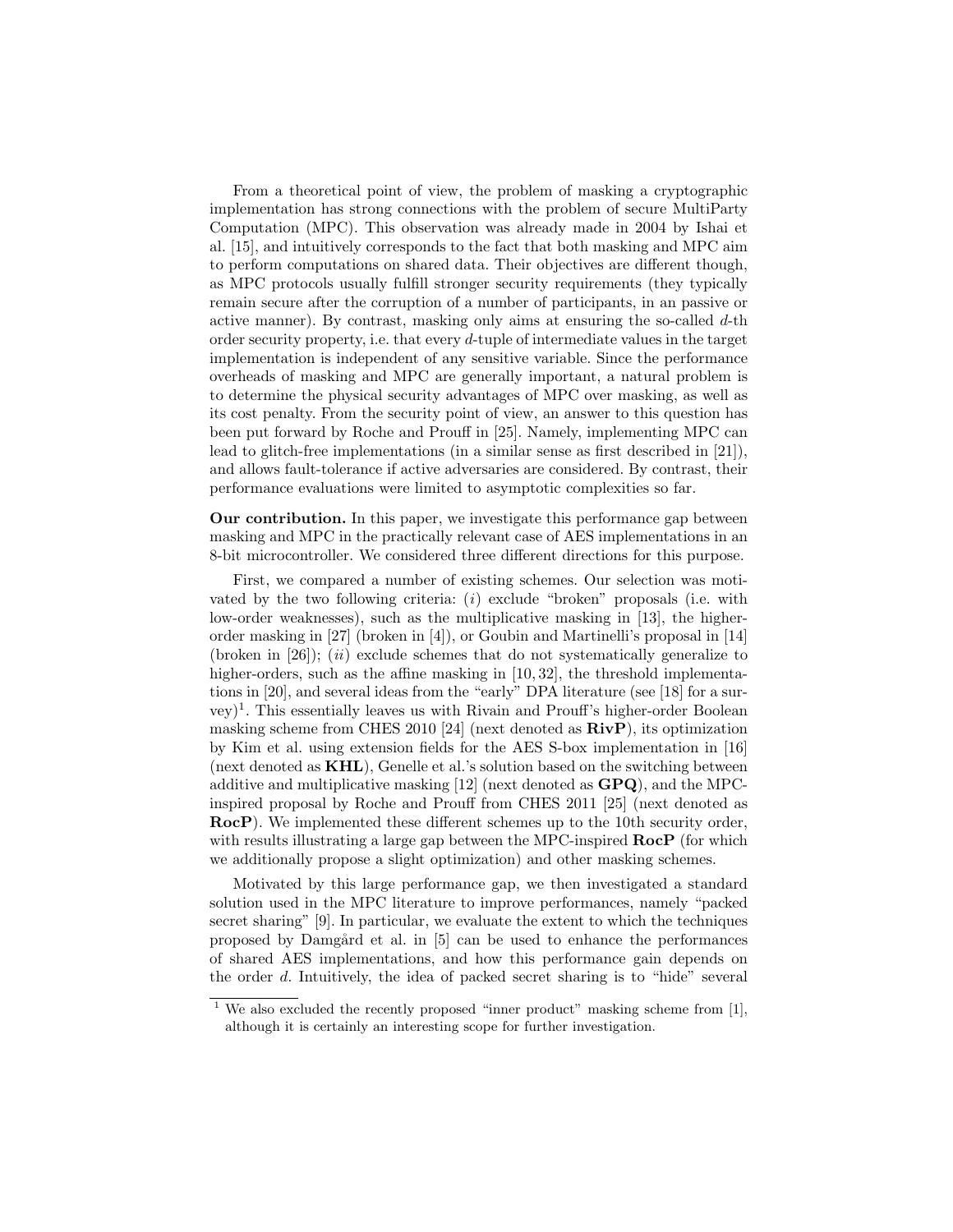secrets (e.g. key bytes) in a high-degree polynomial, which leads to more efficient computations if operations on these secrets can be performed in parallel. We show that such a technique is indeed useful for protecting the AES S-boxes, and exhibit the linear amortized complexity that it allows. Yet, we also show that this amortized complexity only becomes beneficial for quite large orders.

Eventually, we tackled a usually neglected problem in the literature on masking, namely the randomness requirements. First, we briefly discuss the impact of slight defaults in the Random Number Generator (RNG) used to produce fresh shares. In particular, we provide an information theoretic evaluation of the cases where  $(i)$  the RNG has a small bias, and  $(ii)$  a counter was used to generate equally likely but predictable outputs. This evaluation naturally suggests that uniform randomness is a strong requirement for the security of masking (and MPC). Then, we evaluated the performances of our different masking schemes again, including the cost of (strong-enough) randomness generation.

Overall, these result allow an implementer to decide which state-of-the-art masking scheme to use and why, in function of his security goals (in terms of order of the scheme and glitch-freeness), and performance constraints.

Methodology. As clear from the previous introduction, our goal is to compare the performances of a large number of masked implementations, up to high security orders. Relying exclusively on optimized assembly language was out of reach in this context. As a result, we systematically took advantage of C language descriptions, and paid a particular attention in optimizing them in such a way that their compilation on an 8-bit device was close enough to the one of published implementations. In particular, we used the AVR-GCC compiler (with option o2) to obtain codes for an Atmel AtMega644p 8-bit microcontroller. And for each implementation published by independent authors (e.g. in [12, 16, 24]), we made sure that our performances were comparable up to a factor two in clock cycles. For this purpose, we relied on the optimization of certain routines (e.g. for the masking of S-boxes) whenever needed. Furthermore, we systematically wrote our codes in two fashions: one unrolled version optimized for speed and one compact version without loop unrolling. As for optimization criteria, we first focused on the cycle count, and considered the 64Kb of our target device as a memory constraint to reach. In view of the larger performance differences that will be put forward between the investigated masking schemes and security orders, we believe this methodology was sufficient to support our conclusions.

# 2 Comparison & improvement of existing schemes

#### 2.1 Description of selected schemes

In this first section, we aim to compare AES implementations protected with various masking schemes. For this purpose, a preliminary observation is that the AES is composed of operations MixColumns, ShiftRows, AddRoundKey and SubBytes. Since the Boolean and polynomial masking schemes on which we will focus are bytewise XOR-linear, the operations MixColumns, AddRoundKey and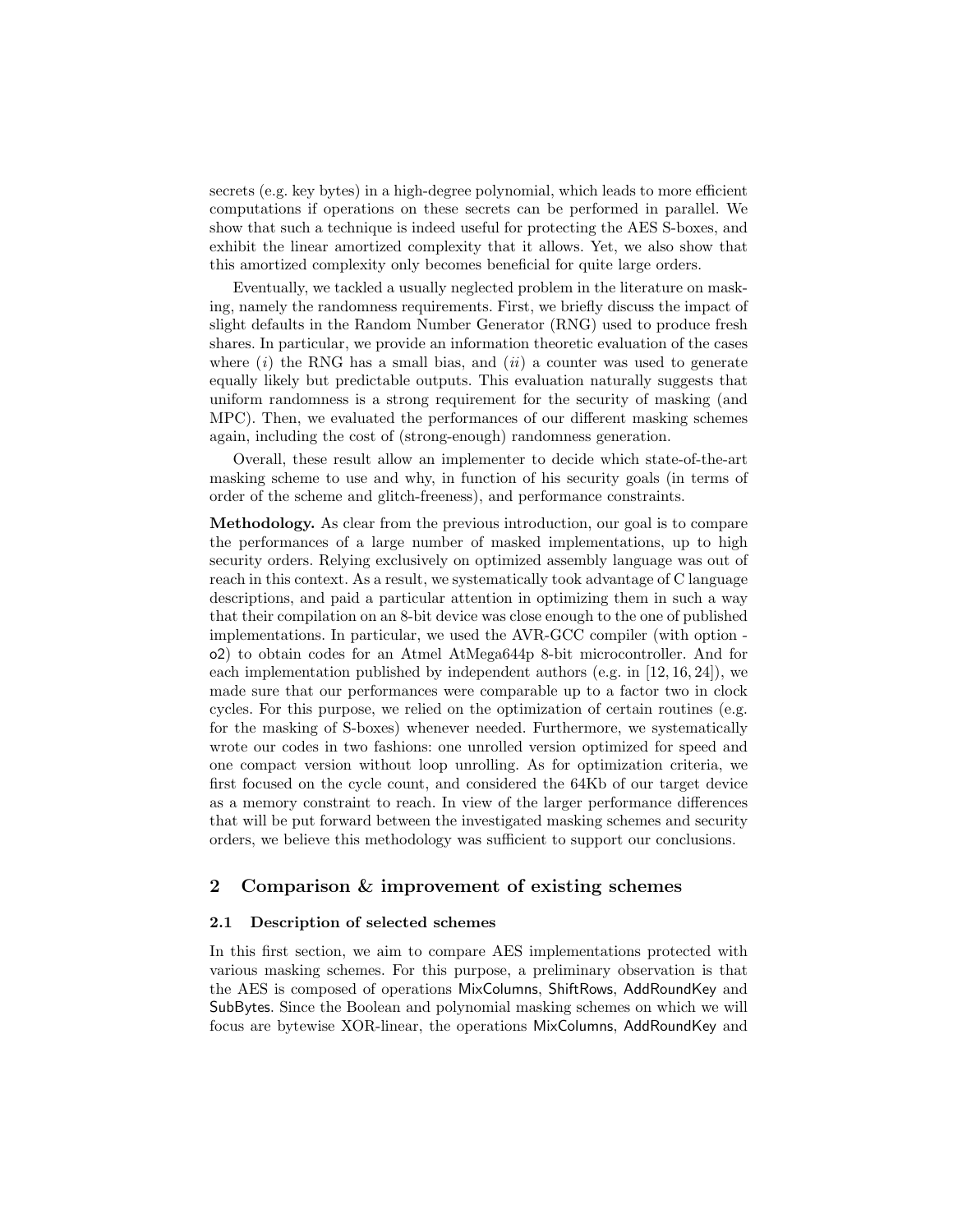ShiftRows can be executed independently on each share. As a result, we now focus on the description of SubBytes for efficient masking. This operation executes 16 nonlinear S-boxes in parallel, for which several representations exist.

For Boolean masked implementations and for the switching method GPQ we used the standard representation, combining an inversion in  $GF(256)$  and an affine transform. This is naturally motivated by the fact that the affine transform is bitwise XOR-linear. In this case, the most difficult operation is the inversion, which is best achieved by exploiting secure multiplications for RivP, as described in  $[24]$ , Algorithm 1. **KHL** is based on similar ideas, but exploits subfields to reduce the cost of field multiplications and the amount of randomness. By contrast, in the case of GPQ the switch allows moving from a Boolean masking scheme to a multiplicative-linear one, which makes the inversion easy and defers most the complexity to the switch operation. Algorithms 1 and 2 in [12] describe how to perform this change securely. The main challenge of this solution is to pay attention to the masking of the zero value in the multiplicative masking. In order to solve this issue, the authors compute the Dirac value of the secret (which can be done efficiently by computing 8 such values concurrently, as described in [11], Algorithm 4). Since these techniques are now standard in the CHES community, we refer to the original papers for the technical details.

For the polynomial masking  $RocP$ , we note that no implementation results have been provided so far. This solution essentially exploits core ideas from the MPC literature. In particular, it shares the sensitive values in an implementation using Shamir's trick [28], and computes on these shares securely using the results of Ben-Or, Goldwasser and Widgerson [2]. A brief summary of these techniques is provided in Appendix A for the unfamiliar reader. In this context, an important observation is that the scheme is not bitwise XOR-linear. As a result, the best S-box representation is in polynomial form, namely  $0 \times 63 + 0 \times 5 x^{-1} + 0 \times 9 x^{-2} +$ 0xf9  $x^{-4}$  + 0x25  $x^{-8}$  + 0xf4  $x^{-16}$  +  $x^{-32}$  + 0xb5  $x^{-64}$  + 0x8f  $x^{-128}$ . Again, the most difficult part of this S-box is the inversion, which can be implemented using 4 multiplications and some squarings. Roche and Prouff describe a polynomial multiplication in [25], Algorithm 1. Since the focus of their work was on glitchfreeness, they proposed to use a  $(2d + 1, d)$ -sharing for all operations, including linear ones (which allows separating the implementation in several independent sub-circuits). In the following, we suggest a slight modification of this proposal which essentially extends a  $(d+1, d)$ -sharing to a  $(2d+1, d)$ -sharing in a glitchfree manner (as described in Algorithm 1). This tweak will be denoted as  $\bf{RocP}\star$ . It allows us to perform the linear operations with a lower degree sharing, and to divide by 2 the cost of these operations in our masked implementations.

In this algorithm, we use  $m \in_R GF(256)$  to mean that m is uniformly randomly chosen in  $GF(256)$ . The coefficients  $\lambda_i^j = \prod$  $0 \leq k \leq d$  $x_j \oplus x_k$  $\frac{x_j \oplus x_k}{x_i \oplus x_k}$  (with  $k \neq i$ ) are the evaluations in  $x_j$  of the Lagrangian of the  $(\overline{d+1}, d)$ -sharing. Since the points  $x_i$ 's are chosen before the execution of the masked implementation, these  $\lambda_i^j$ can be precomputed. Interestingly, the different shares are always used one at a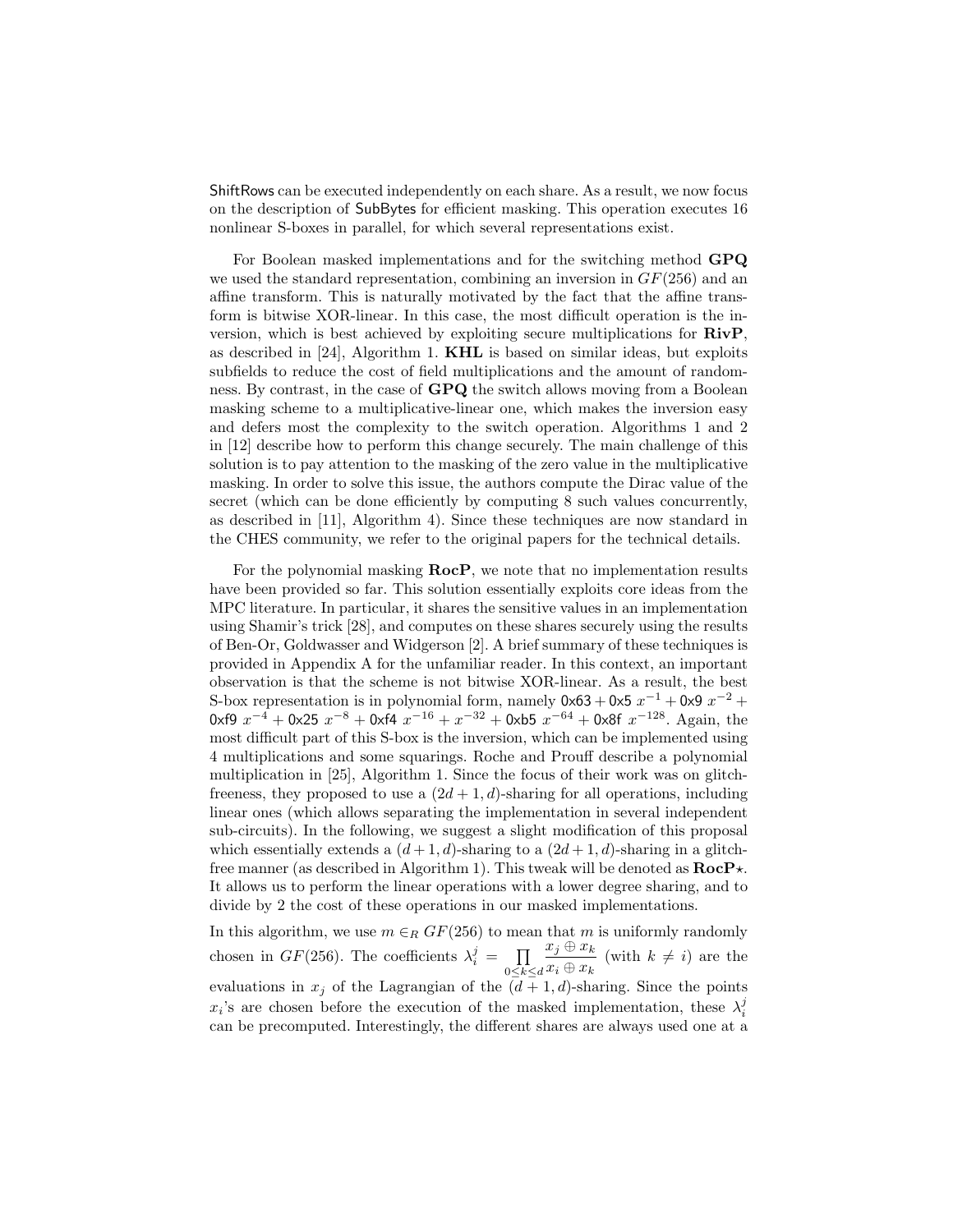Algorithm 1 Expanding of a sharing

```
Require: A (d+1, d)-sharing (x_i, y_i)_{i=1}^{d+1}.
Ensure: A (2d + 1, d)-sharing (x_i, t_i)_{i=1}^{2d+1}.
1: for j from 1 to d+1 do
2: t_j = y_j3: end for
4: for j from d+2 to 2d+1 do
5: for i from 1 to d+1 do
 6: m_i^j \in_R GF(256)7: tmp_i^j = y_i \otimes \lambda_i^j<br>8: tmp_i^j = tmp_i^j \oplus m_i^j9: end for
10: t_i = 011: for i from 1 to d+1 do
12: t_j = t_j \oplus tmp_i^j13: end for
14: for i from 1 to d+1 do
15: t_j = y_j \oplus m_i^j16: end for
17: end for
18: return (x_i, t_i)_{i=1}^{2d+1}
```
time in Algorithm 1. Hence, just as in RocP, no glitches can leak information on several shares and the implementation of this algorithm can be based on separate sub-circuits. Namely, a first class of sub-circuits calculates the masked values and sends the information at the right time; a second class of sub-circuits combines the information to obtain new shares. Note finally that our implementation did not take advantage of the DFT technique proposed in [26] since for the security degrees we considered, it did not lead to significant performance gains<sup>2</sup>.

#### 2.2 Implementation result

We now compare the performances of the selected schemes, considering both unrolled and compact implementations. As previously mentioned, the use of unrolled codes allows reducing the execution time at the cost of increased code size. Hence, it is limited to lower security orders in our target devices. Figure  $4(a)$ 

<sup>2</sup> For example, to evaluate a polynomial of degree 16 in 16 points, our basic method requires 256 multiplications and 256 XOR's. For the same evaluation with the DFT solution, we have to reduce a 16-degree polynomial by a 16-degree polynomial, which requires 17 multiplications, 16 XOR's, and 1 inversion. Then two reductions of a 15 degree polynomial by an 8-degree polynomial have to be performed, each of them requiring 72 multiplications, 64 XOR's and 1 inversion. Eventually, the DFT technique corresponds to 321 multiplications, 256 XOR's and 15 inversions in this case. Since the maximum degree we will consider in our experiments is 12, and DFT-based evaluations work best with powers of 2, we believe it will not lead to significant improvements and focus on other possible optimizations in the next section.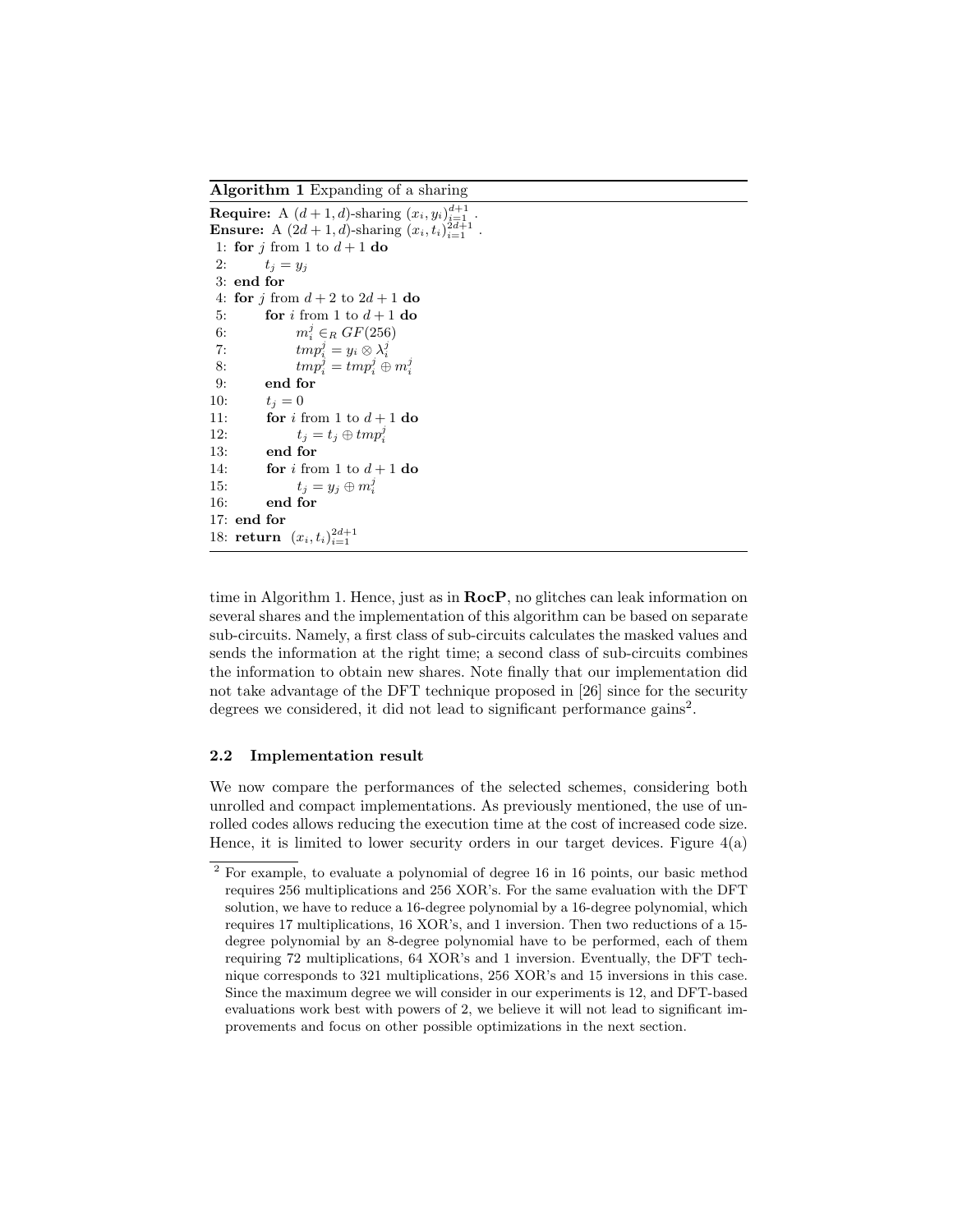contains the execution times of the masked AES implementation in unrolled version (up to security order 7). Figure 4(b) exhibits similar results in the compact implementation case (up to security order 10). As can be observed, this programming style has a significant influence on the cycle counts.



Fig. 1: Cycle counts for masked AES implementations: unrolled codes (a) and compact codes (b). The curves  $\rightarrow$  are for **KHL**, the curves  $\rightarrow$  are for **RocP**, the curves  $\rightarrow$  are for **RivP**, the curves  $\rightarrow$  are for **RocP** $\star$ , and the curves  $\rightarrow$  are for **GPQ**.

These first figures clearly illustrates the significant performance gap between "standard" masking schemes and the MPC-based solution RocP. We also observe that our tweak for RocP leads to interesting gains, in particular in the case of unrolled codes (indeed, step 4 in Algorithm 1 can be performed with a single table access in this case). Eventually, the switching method GPQ provides the most efficient implementations, which connects with previously published results and the intuition that the AES is particularly well suited to this solution, since it alternates XOR-linear parts and multiplications. As for Boolean masking, the advantage of the subfield representation in KHL is also observed.

# 3 More efficient MPC with packed secret sharing

The previous section suggests that the polynomial masking scheme **RocP** suffers from significant performance overheads compared to GPQ or RivP-KHL. Hence, despite its interesting security features (e.g. in terms of glitch-freeness, or ability to prevent fault attacks), the gap between the security orders that can be reached with one or the other type of masking clearly benefits to the simplest solutions. Yet, the proposal by Roche and Prouff was mainly based on early results in the MPC literature. As a result, this section investigates whether some more recent optimizations could be exploited to improve the performances of MPCbased masking. In particular, we evaluate the opportunities to take advantage of packed secret sharing. The main idea of this technique is to hide several secrets in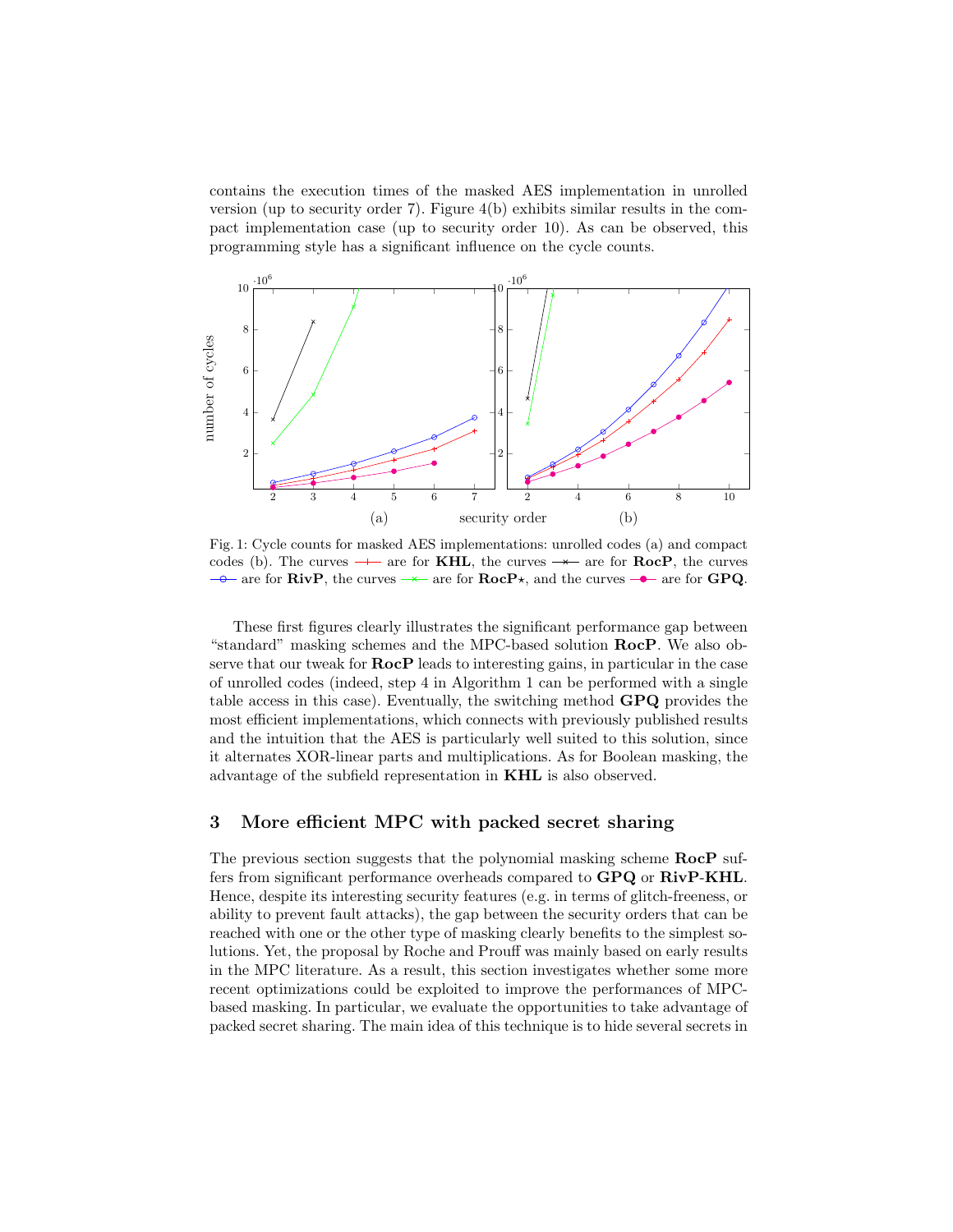a higher-degree polynomial, by using several initial conditions (see Appendix A). The opening is then performed by evaluating the polynomials in the locations used by the dealer. In general, such a solution is useful when there is exploitable parallelism in the algorithm to execute. In the following, we will focus on the parallelism available in the execution of the SubBytes transform.

#### 3.1 Description of the packed secret sharing techniques

Intuition. The packed secret sharing technique essentially consists in hiding several secrets in the same polynomial, in order to amortize the cost of computing a function over several masked secrets in parallel. Let  $t$  be the number of secrets (e.g. corresponding to the number of S-boxes to execute in our AES case), and d the threshold number (i.e. the security order of the masking scheme). Suppose that a single masked S-box has cost of  $O(d^2)$  basic field operations (and assuming that all constants hidden by the O notation are small). A naive way to execute the t S-Boxes in parallel would require cost of  $O(t d^2)$ . By exploiting the properties of the packed secret sharing, this can be reduced to  $O(t+d)^2$ . As a result, for a fixed d and in a setting where  $t \simeq d$  operations are executed in parallel, the complexity of the protected evaluation is increased asymptotically only by a linear factor compared to an unprotected evaluation. Notice however that this improvement in complexity is only achieved for circuits of reasonable size.

How to multiply. Using packed sharing prevents to use secure multiplications based on Ben-Or et al. [2]. Indeed, to reduce the degree of the polynomial their solution is to erase all the large monomials. This can be done if the secret is located in 0 (since the elimination of large monomials does not change the secret in this case). But packed secret sharing needs several locations for the secrets, which implies that the truncation of polynomials becomes difficult to realize, as best illustrated with the following example. Let  $s_1$  (resp.  $s_2$ ) be a secret shared by a polynomial  $P_1(X)$  (resp.  $P_2(X)$ ).  $s_l = P_l(0) = \sum_i$  $t_i^{(l)}\prod$  $j\neq i$  $\bar{x_i}$  $\frac{x_i}{x_j - x_i}$ , for  $l = 1$  or 2. Remark that we can write  $P_l(X) = \sum_{0 \le i \le d}$  $a_i^{(l)}X^i$ . Ben-Or et al. et al. calculate  $s_1s_2$  by performing the product  $Q(X) = P_1(X)P_2(X)$ . The polynomial  $Q(X)$  has a degree 2d, but since the secret is located in 0, it can be truncated by securely erasing all monomials larger than d. Note that this secure erasure process requires to combine different shares. Hence the information exchanged in this step needs to be masked in order to maintain the security order. Let this truncated polynomial be denoted as  $Q|_d(X)$ . Then we have  $Q(0) = Q|_d(0)$ . All other evaluations can be affected by the erasure of the largest monomials.

A natural solution to avoid this problem is to rely on a different multiplication algorithm. For example, we can use the proposal by Damgård et al. [5], described in Algorithm 2. In brief, this multiplication masks the result with a random polynomial, opens the result and finally removes the random polynomial, for a complexity in  $O(d^2)$ . More precisely, let  $n = d+t$  and  $Open / Share$  refer to the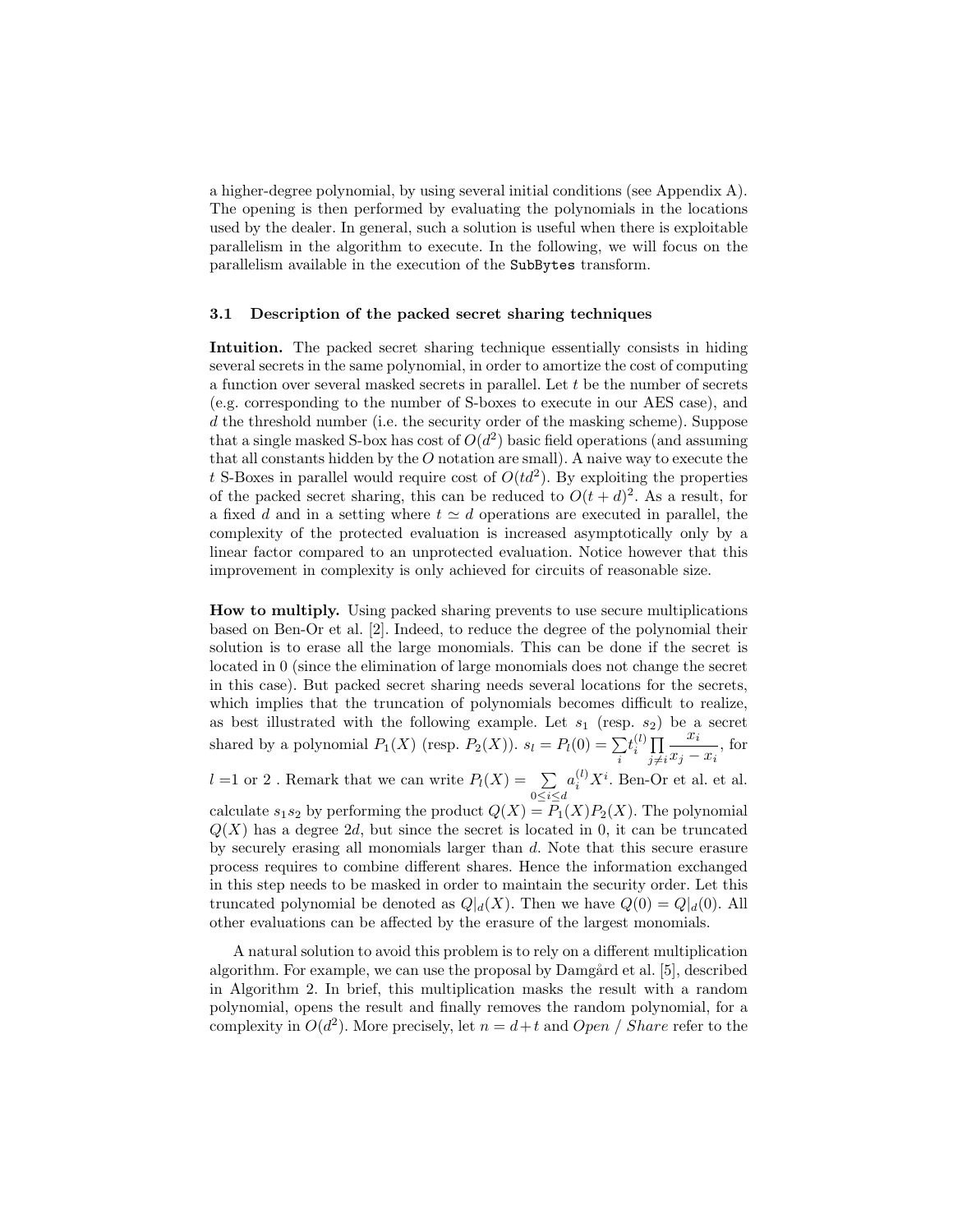Algorithm 2 Polynomial opening multiplication

**Require:** A  $(n, d)$ -sharing of y and  $z : (x_i, y_i)_{i=1}^n$  and  $(x_i, z_i)_{i=1}^n$ . **Ensure:** A  $(n, d)$ -sharing of  $y \times z : (x_i, t_i)_{i=1}^n$ . 1: for  $i$  from 1 to  $n$  do 2:  $r_i \in_R GF(256)$ 3: end for 4: Use Alg. 1 on  $(x_i, r_i)_{i=1}^n, (x_i, y_i)_{i=1}^n$  and  $(x_i, z_i)_{i=1}^n$ 5: for  $i$  from 1 to  $2n - 1$  do 6:  $p_i = y_i \otimes z_i \oplus r_i$ 7: end for 8:  $(s_1, \ldots, s_t) = Open((x_1, p_1), \ldots, (x_{2n-1}, p_{2n-1}))$ 9:  $(t_1, \ldots, t_n) = Share(s_1, \ldots, s_t)$ 10: for  $i$  from 1 to  $n$  do 11:  $t_i = t_i \oplus r_i$ 12: end for 13: **return**  $(x_i, y_i)_{i=1}^n$ 

operations that allow recovering several shared secrets and to distribute them among participants (as explained in Appendix A). The first step in Algorithm 2 is the same as in Ben-or et al, i.e. we simply calculate  $Q(X) = P_1(X)P_2(X)$ . Then the reduction step is different. The polynomial  $Q(X)$  is masked by a random polynomial  $R(X)$ , which is done by adding the shares  $r_i$ 's in step 6. Afterwards, the polynomial  $Q + R(X)$  is evaluated in the positions where the secrets are located. Let  $\{v_k\}_{k=1}^n$  be the set of the locations for the different secrets. Remark that to determine  $R(v_k)$ , one has to estimate n points of  $R(X)$ , which allows maintaining the  $d$ -th order security. Eventually, the  $k$  secrets are shared in a new polynomial  $Q'(X)$  (in step 9), that is of degree n and corresponds to a sharing of  $Q + R(v_k)$ . Hence, it just remains to remove the random polynomial to obtain a sharing of  $Q(v_k)$  of degree at most n, which is done in step 11 of the algorithm.

Squaring issues. The problem of moving the position of shares between participants when squaring (described in Appendix A) also becomes more critical when exploiting packed secret sharing. That is, we now have to face the fact that multiple secrets are hidden in several positions, which can also move. Since the secrets need to be located at the same position to be combined, we cannot use a stable set of secrets like proposed for sharing in [25]. As a result, we avoid the squaring problem directly by implementing them with secure multiplications. One consequence of this choice is that it is also interesting to use a modified addition chain for the inversion, in order to minimize both the number of multiplications and squarings. We used the one described in [6] for this purpose, which requires 11 secure multiplications (including the squarings).

Full AES. We face one more problem when extending the packing towards the full AES. Namely the operations MixColumns and ShiftRows need to move secrets that are hidden in the same polynomial. Hence, and in order to benefit both from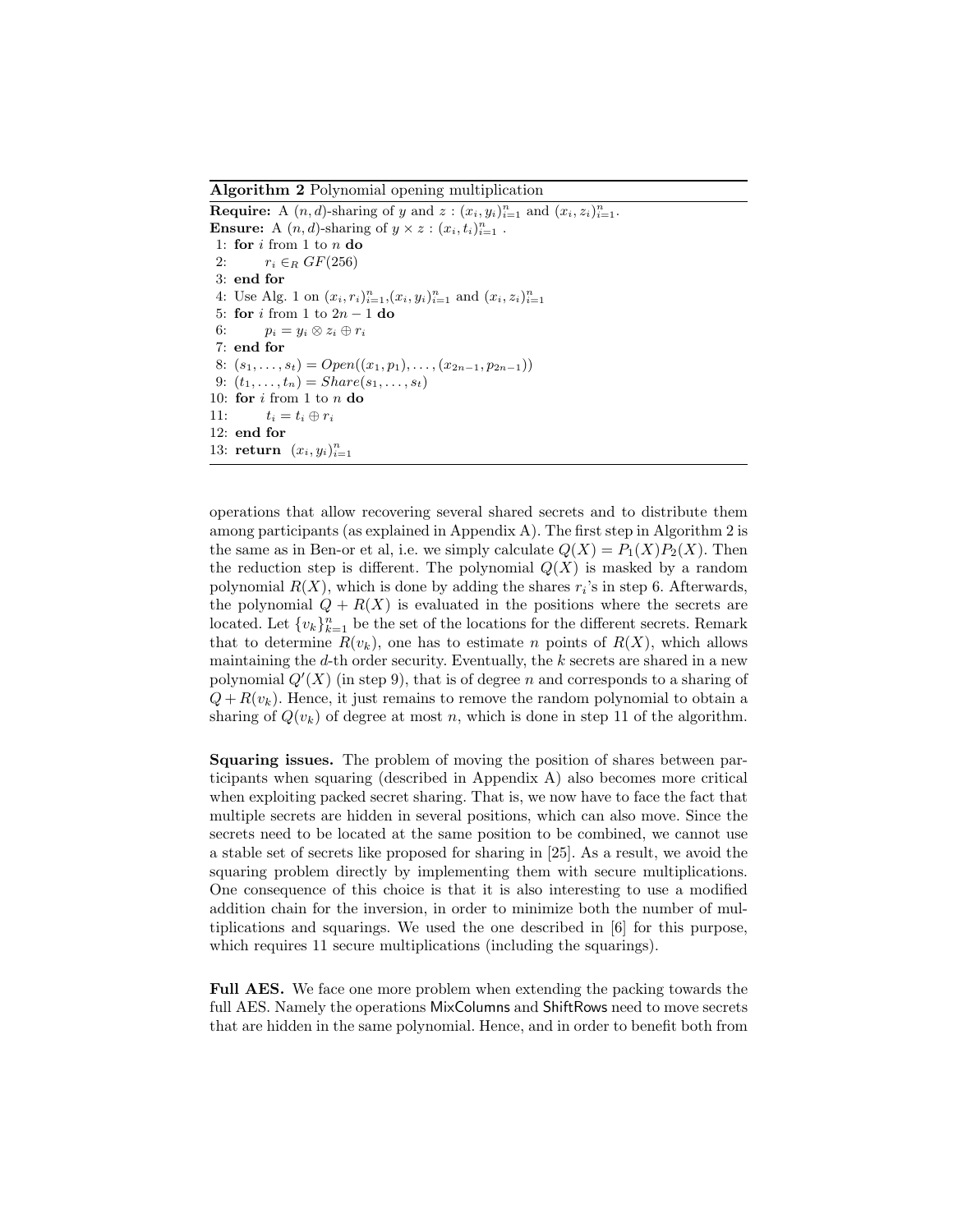the performance gains of packed secret sharing during the execution of the Sboxes and from the linear parts, we decided to switch to single secret polynomials after each execution of SubBytes. To switch from t polynomials of degree  $d+1$ (with secrets located in position 0) to a single polynomial of degree  $d + t$  (with secrets located at positions  $v_k$ ), we first move the positions of all the secrets from 0 to  $v_k$  (secret per secret). Next, we multiply the resulting polynomial by another polynomial, that cancels at positions  $v_{i\neq k}$  and equals 1 in  $v_k$ . Eventually, we add all polynomials together to obtain a single polynomial of degree  $d+t$  and containing  $t$  secrets. For the inverse operation (i.e. moving from one polynomial to t polynomials), we first move each secret from position  $v_k$  to position 0. Then we erase all monomials of high degree in order to keep a polynomial of degree d. Eventually, we refresh the masking by adding a polynomial sharing of zero. These two operations are detailed in Appendix B, Algorithms 3 and 4.

#### 3.2 Implementation result

We now compare  $\mathbf{RocP}$ <sup>\*</sup>, with a MPC-inspired masking exploiting Algorithm 2. for various amounts of secrets hidden per polynomial. In order to evaluate the extent to which the packed secret sharing is exclusively useful for the execution of the AES S-boxes or if the switching between single-secret polynomials and packed secret polynomials is an efficient solution, we provide performance results both for 16 inversions and for the full AES. Besides, and in order to reflect the impact of high security orders, we focused on the compact versions of our codes (the impact of unrolling is very similar to the one in the previous section).



Fig. 2: Cycle counts for MPC-based masking (compact codes): 16 inversions (a) and full AES (b). The curves  $\rightarrow$  are for **RocP**\*, the packed secret sharing curves are represented by  $\rightarrow -$ ,  $\rightarrow -$ , and  $\rightarrow$  for respectively 2, 4, 8 and 16 secrets. The curves  $-\blacksquare-$  are for the multiplication of Algorithm 2 with a single secret per polynomial.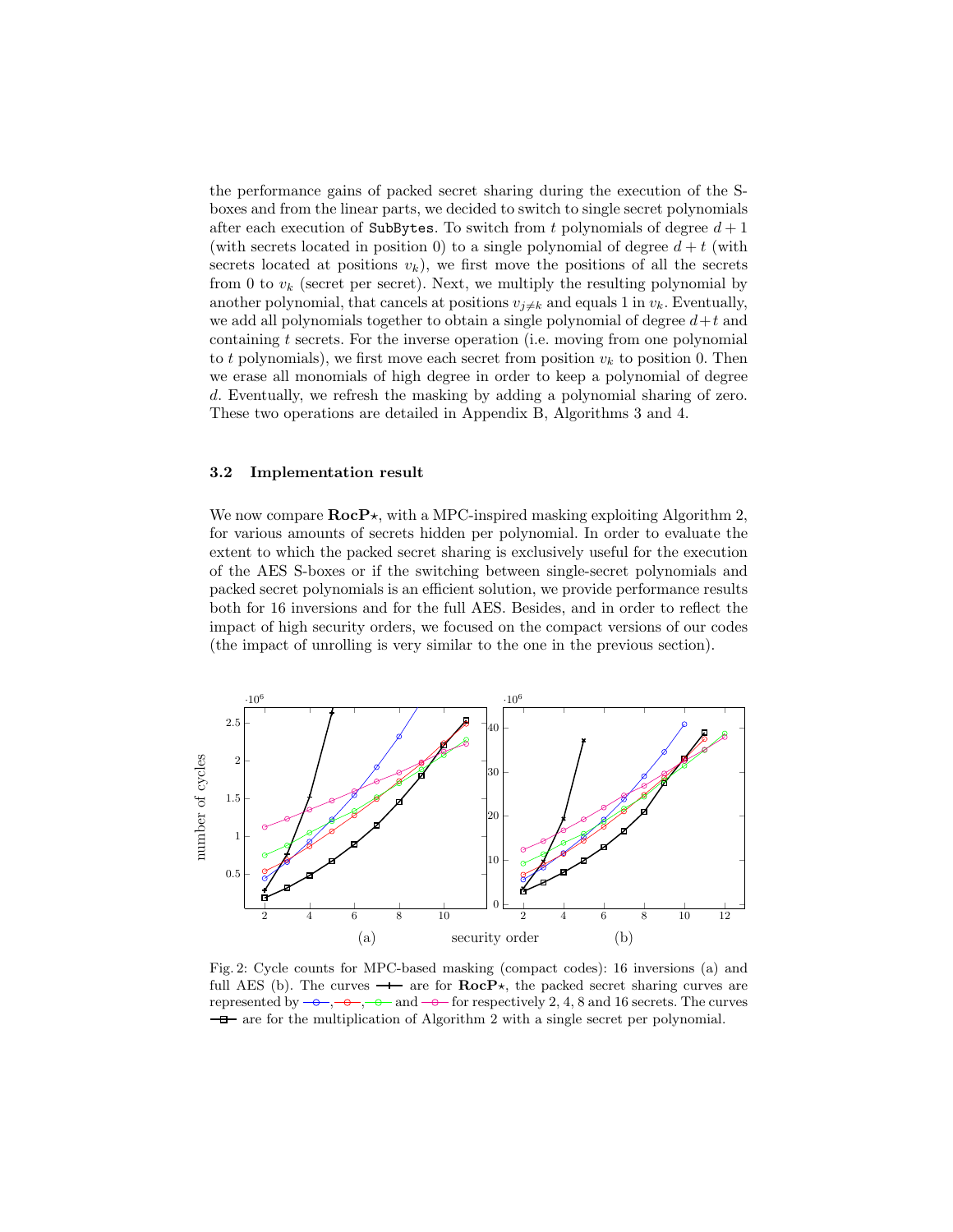The results in Figure 2 first exhibit that a change of multiplication algorithm is anyway beneficial to performances in our implementation context. In particular, it is interesting to notice that the different asymptotic complexities for the multiplication in  $\text{RocP} \star$  (cubic in the security order) and the one of Algorithm 2 (quadratic in the security order) are nicely reflected in the plots. The impact of packed secret sharing is also put forward. In particular, we can observe the (expected) quasi-linear complexity of these schemes. Interestingly, the results for the 16 inversions and for the full AES do not strongly deviate, hence suggesting that the iterated execution of Algorithms 3 and 4 does not harm performances to the point where it would become useless. Eventually, the security orders for which the quasi-linear complexity of packed secret sharing materializes remain quite high  $(d = 10$  for the full AES), hence suggesting that hiding a single secret per polynomial remains the best approach in most practical settings.

# 4 Randomness requirements and impact on performances

Before to conclude, we would like to briefly investigate the issue of random number generation that is usually neglected in the evaluation of masking schemes. This is an important issue since the amount of randomness required to mask each non-linear operation within the AES while maintaining a security of order  $d$  is again quadratic in  $d$ . For this purpose, we will start by providing some information theoretic intuition regarding why strong randomness is indeed needed. In particular, we will show that this randomness has to be uniform, and that different deviations from this requirement imply weaknesses appearing for low and high measurement noise levels, respectively. Then, we will re-evaluate the performances of the best masking schemes we analyzed in this paper, considering a realistic performance penalty for the generation of each random byte.

#### 4.1 How good must the randomness be?

In order to answer this question, we first repeated exactly the information theoretic analysis described in [29] and applied to the masking countermeasure in [30]. It leads to the information theoretic curves for the unprotected S-box and the 1st-order masked one in Figure 3. As detailed in these previous works, such information theoretic curves provide an evaluation of the worst-case security level of a countermeasure (i.e. the security level in front of an adversary with a perfect knowledge of the leakage distribution). In the case of masking, the order of the countermeasure is reflected in the slope of the curve (i.e. one for the unprotected S-box, 2 for the 1st-order masked one). We then considered two additional scenarios where the randomness was not as perfect as expected.

In the first place, we considered the random number to be predictable. In particular, we took the simple case where the 16 S-boxes were masked with a counter. In this context, an observation already made in [31] in the context of the shuffling countermeasure is that an adversary will be able to target the 16 masks jointly. That is, since there are only 256 possible start values, she can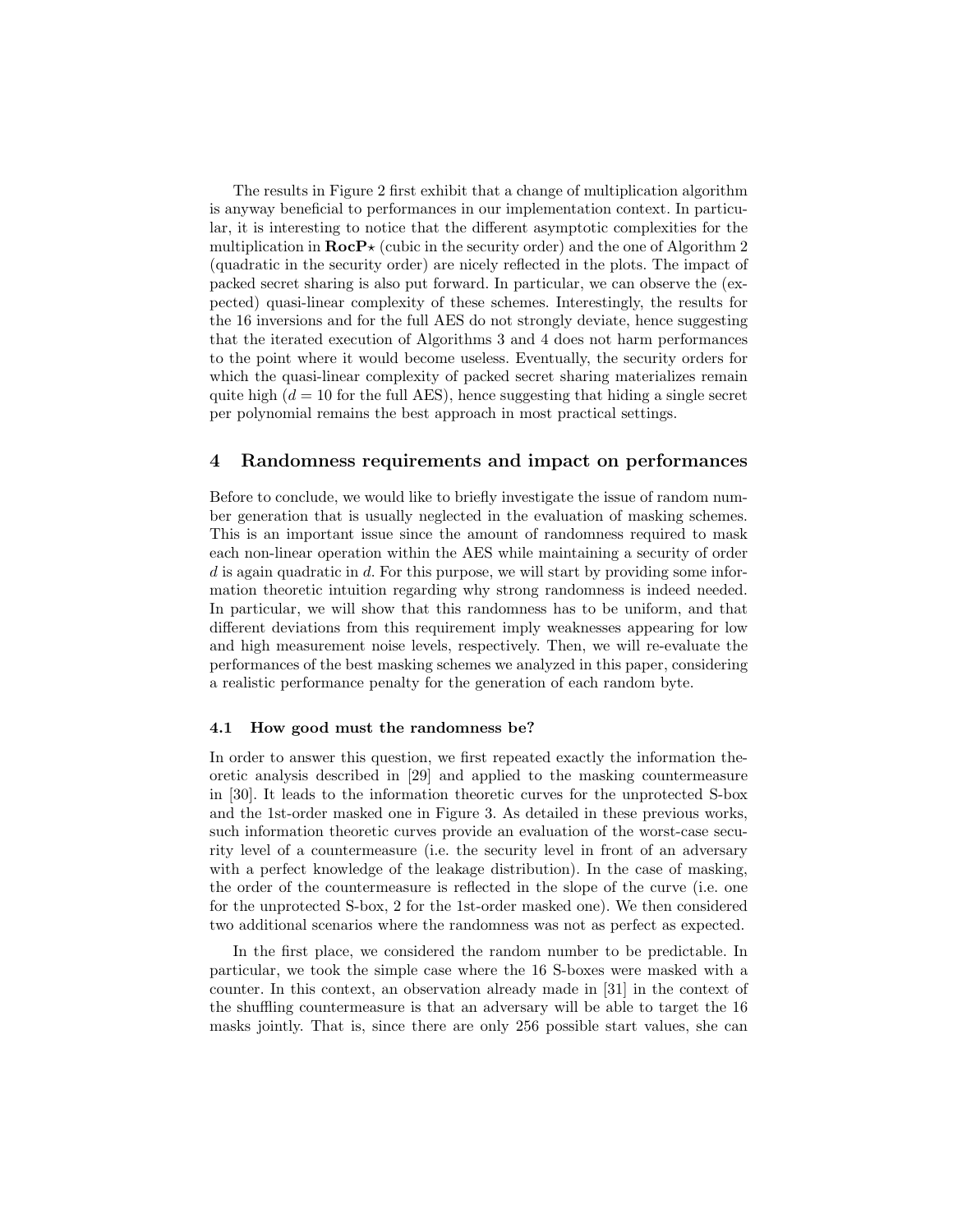

Fig. 3: Information theoretic evaluation of masking schemes.

evaluate the likelihood of the 256 sequences of 16 mask leakages, and use them in her template attack. Just as for the case of shuffling, the impact of such an imperfection of the randomness is that for low noise levels, all the masks will be recovered with probability one, as illustrated in Figure 3. As a complement, we also considered the case where the randomness was slightly biased in the same figure. Interestingly, it is well known that such biases directly create a lower-order weakness (e.g. like the "zero problem" in multiplicative masking [13]). But in fact, depending on the strength of the bias, this first-order weakness may or not be the best way to attack. That is, as illustrated in the figure, a small first-order weakness will only dominate at the noise level for which its bias is significant in front of the second-order information that is anyway available. The combination of these observations naturally suggests that both for low and high noise levels, exploiting biased or predictable randomness is not an option for masking.

#### 4.2 Implementation result

Since strong randomness is anyway required for masking to lead to its expected security improvements, we finally repeated our performance evaluations assuming a reasonable cost for producing each random byte. Namely, we considered 10 cycles for each of these generations (excluding the memory accesses), which corresponds both to the typical quantity that we found for security chips of the same manufacturer as our target device, and to the execution of two AES rounds for producing 16 bytes of pseudorandomness. Besides, and in order to optimize the randomness requirements, we also modified the addition chain for the inversion in order to minimize this additional criteria, as proposed in [6]. We then compared the schemes of Section 2 again, namely  $RivP$ , KHL, GPQ and  $RocP<sub>\star</sub>$ , as well as the MPC-based scheme using the multiplication of Algorithm 2 using a single secret per polynomial, and the best packed sharing scheme from the previous section (i.e. the most efficient solution for each security degree),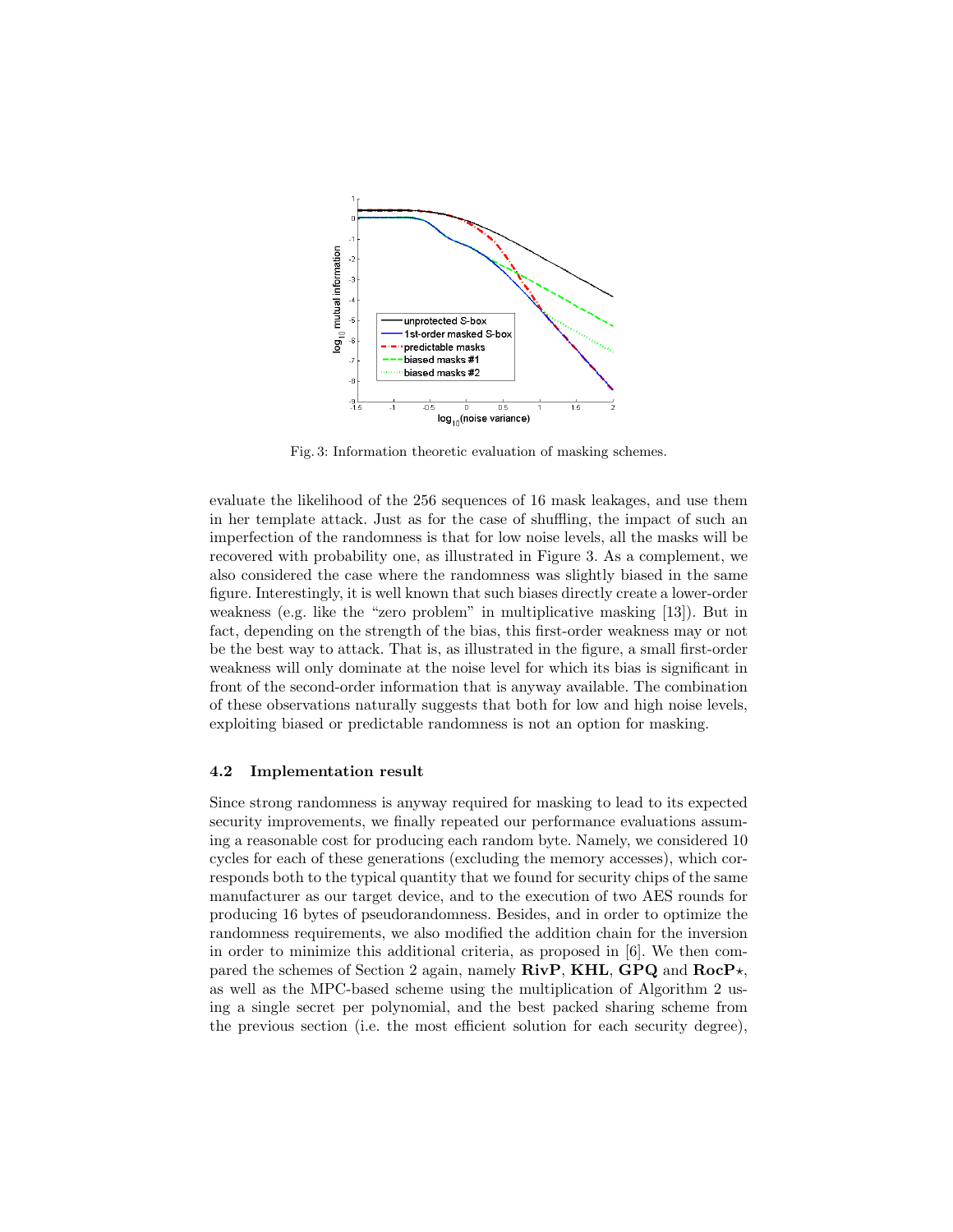considering compact codes. As illustrated in Figure 4, the cost of the random generation shifts the performance curves. But since all algorithms have a cost in randomness that is quadratic in the order of the masking scheme, this shift does not contradict the previous observations. One can just observe that the order for which packed secret sharing becomes a useful alternative is delayed by one. For the rest, the gap between RivP, KHL, GPQ and MPC-based masking remains large, but has been significantly reduced thanks to our optimizations.



Fig. 4: Cycle counts for masked AES implementations with time to generate random. The curve  $\rightarrow$  is for **KHL**, the curve  $\rightarrow$  is for **RocP** $\star$ , the curve  $\rightarrow$  is for **RivP**, the curve  $\rightarrow$  is for GPQ, the curve  $\rightarrow$  is for the multiplication of Algorithm 2 with a single secret per polynomial and the curve  $\rightarrow$  is for the best packed secret sharing.

# 5 Conclusions

The choice of a masking scheme to protect AES implementations is a delicate tradeoff between security and performances. In this paper, we provided a careful comparison of different state-of-the-art proposals for this purpose, together with a cautionary note regaring the importance of relying on strong randomness in this context. We hope that it will help actual designers in choosing the solution that best fits their security and performance constraints. Interestingly, and despite the intuitive connection between these problems, our results show that specialized masking schemes that only guarantee higher-order side-channel security have significantly better performances than general MPC-inspired solutions. Yet, the latter ones provide interesting security features, e.g. the glitch-freeness previously discussed by Roche and Prouff, or the ability to prevent fault attacks (i.e. to resist active adversaries). Quite naturally, MPC also benefits from a huge literature, and more optimization efforts could certainly be considered to further reduce the gap between these two problems. The use of somewhat homomorphic encryption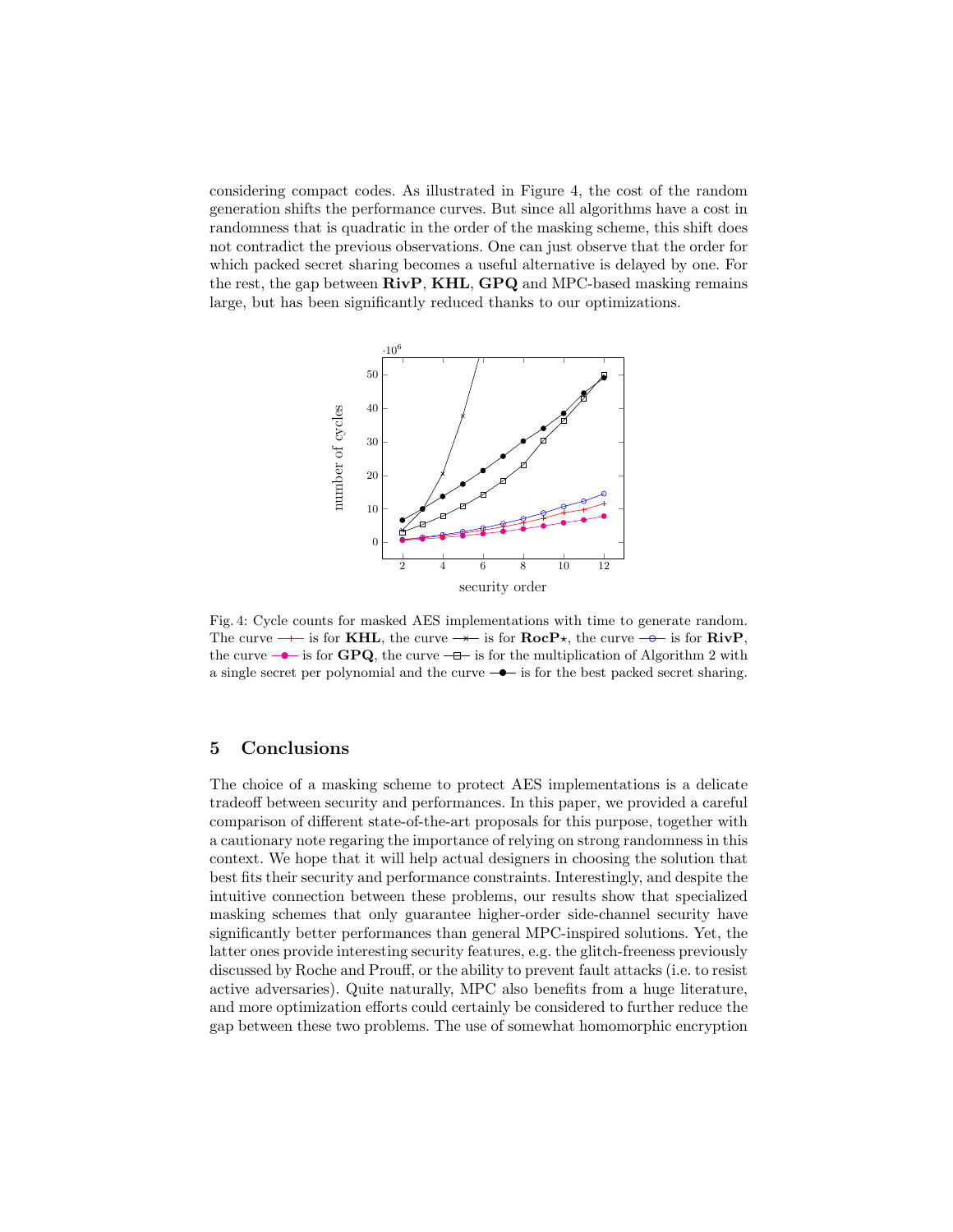taking advantage of a preprocessing phase to reduce asymptotic complexities can be mentioned as an example [8], in particular since it has been shown to provide efficient implementations of the AES [7]. Also, the parallelism we exploit in this work was internal to the AES (i.e. based on its 16 S-boxes). This is natural since embedded applications usually encrypt only a small amount of plaintexts. But in other scenarios where many plaintexts have to be encrypted concurrently, it would be possible to take advantage of this additional (extrernal) parallelism.

Acknowledgements. Work funded in parts by the European Commission through the ERC project 280141 (acronym CRASH) and the European ISEC action grant HOME/2010/ISEC/AG/INT-011 B-CCENTRE project. F.-X. Standaert is an associate researcher of the Belgian Fund for Scientific Research (FNRS-F.R.S.).

# References

- 1. Josep Balasch, Sebastian Faust, Benedikt Gierlichs, and Ingrid Verbauwhede. Theory and practice of a leakage resilient masking scheme. In Wang and Sako [33], pages 758–775.
- 2. Michael Ben-Or, Shafi Goldwasser, and Avi Wigderson. Completeness theorems for non-cryptographic fault-tolerant distributed computation (extended abstract). In Janos Simon, editor, STOC, pages 1–10. ACM, 1988.
- 3. Suresh Chari, Charanjit S. Jutla, Josyula R. Rao, and Pankaj Rohatgi. Towards sound approaches to counteract power-analysis attacks. In Michael J. Wiener, editor, CRYPTO, volume 1666 of Lecture Notes in Computer Science, pages 398– 412. Springer, 1999.
- 4. Jean-Sébastien Coron, Emmanuel Prouff, and Matthieu Rivain. Side channel cryptanalysis of a higher order masking scheme. In Pascal Paillier and Ingrid Verbauwhede, editors, CHES, volume 4727 of Lecture Notes in Computer Science, pages 28–44. Springer, 2007.
- 5. Ivan Damgård, Yuval Ishai, and Mikkel Krøigaard. Perfectly secure multiparty computation and the computational overhead of cryptography. In Henri Gilbert, editor, EUROCRYPT, volume 6110 of Lecture Notes in Computer Science, pages 445–465. Springer, 2010.
- 6. Ivan Damgård and Marcel Keller. Secure multiparty AES (full paper). IACR Cryptology ePrint Archive, 2009:614, 2009.
- 7. Ivan Damgård, Marcel Keller, Enrique Larraia, Christian Miles, and Nigel P. Smart. Implementing AES via an actively/covertly secure dishonest-majority MPC protocol. In Ivan Visconti and Roberto De Prisco, editors, SCN, volume 7485 of Lecture Notes in Computer Science, pages 241–263. Springer, 2012.
- 8. Ivan Damgård, Valerio Pastro, Nigel P. Smart, and Sarah Zakarias. Multiparty computation from somewhat homomorphic encryption. In Reihaneh Safavi-Naini and Ran Canetti, editors, CRYPTO, volume 7417 of Lecture Notes in Computer Science, pages 643–662. Springer, 2012.
- 9. Matthew K. Franklin and Moti Yung. Communication complexity of secure computation (extended abstract). In S. Rao Kosaraju, Mike Fellows, Avi Wigderson, and John A. Ellis, editors, STOC, pages 699–710. ACM, 1992.
- 10. Guillaume Fumaroli, Ange Martinelli, Emmanuel Prouff, and Matthieu Rivain. Affine masking against higher-order side channel analysis. In Alex Biryukov, Guang Gong, and Douglas R. Stinson, editors, Selected Areas in Cryptography, volume 6544 of Lecture Notes in Computer Science, pages 262–280. Springer, 2010.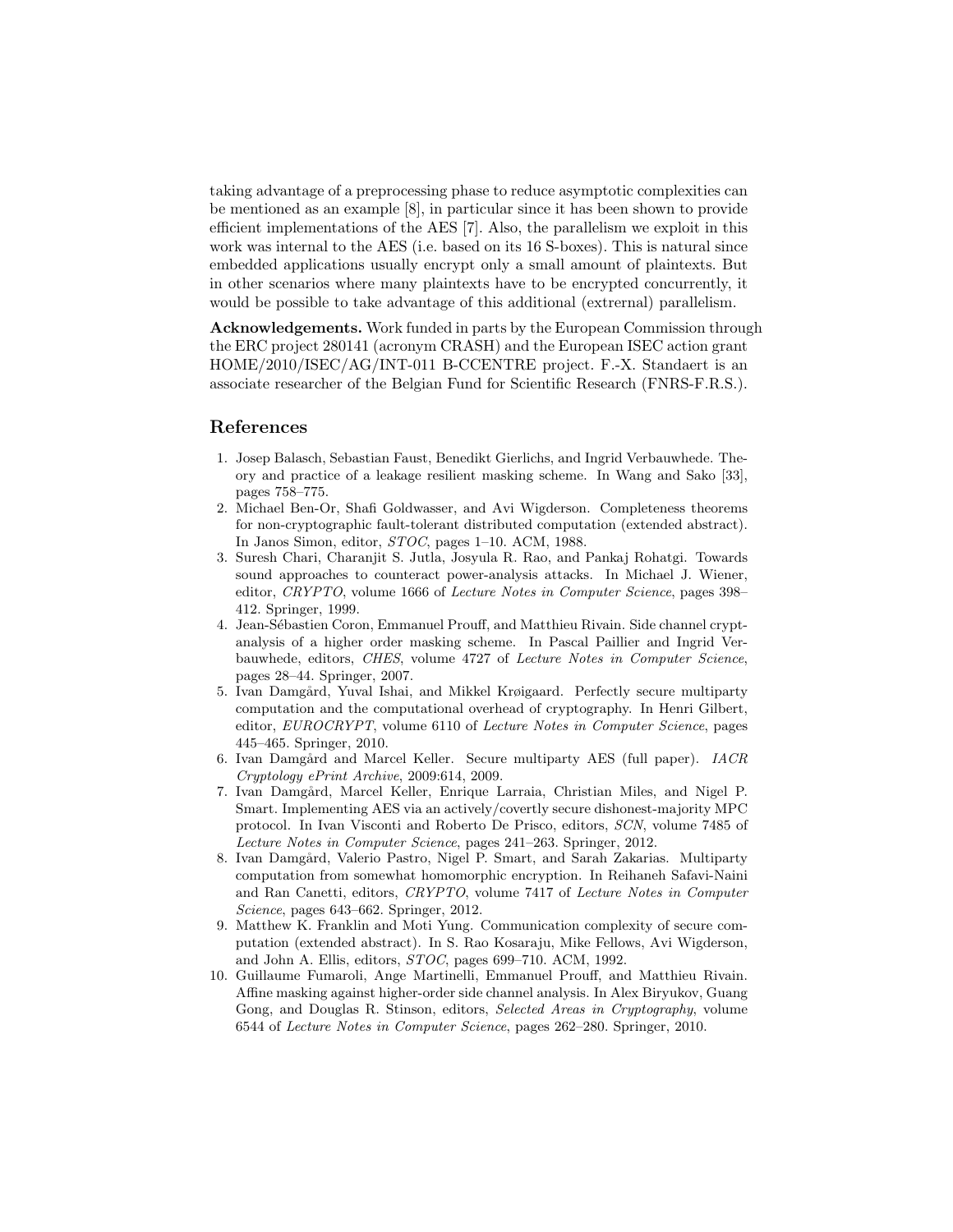- 11. Laurie Genelle, Emmanuel Prouff, and Michaël Quisquater. Montgomery's trick and fast implementation of masked AES. In Abderrahmane Nitaj and David Pointcheval, editors, AFRICACRYPT, volume 6737 of Lecture Notes in Computer Science, pages 153–169. Springer, 2011.
- 12. Laurie Genelle, Emmanuel Prouff, and Michaël Quisquater. Thwarting higherorder side channel analysis with additive and multiplicative maskings. In Preneel and Takagi [22], pages 240–255.
- 13. Jovan Dj. Golic and Christophe Tymen. Multiplicative masking and power analysis of AES. In Burton S. Kaliski Jr., Çetin Kaya Koç, and Christof Paar, editors, CHES, volume 2523 of Lecture Notes in Computer Science, pages 198–212. Springer, 2002.
- 14. Louis Goubin and Ange Martinelli. Protecting AES with Shamir's secret sharing scheme. In Preneel and Takagi [22], pages 79–94.
- 15. Yuval Ishai, Amit Sahai, and David Wagner. Private circuits: Securing hardware against probing attacks. In Dan Boneh, editor, CRYPTO, volume 2729 of Lecture Notes in Computer Science, pages 463–481. Springer, 2003.
- 16. HeeSeok Kim, Seokhie Hong, and Jongin Lim. A fast and provably secure higherorder masking of AES S-box. In Preneel and Takagi [22], pages 95–107.
- 17. Chung Laung Liu. Introduction to combinatorial mathematics, 1968.
- 18. Stefan Mangard, Elisabeth Oswald, and Thomas Popp. Power analysis attacks revealing the secrets of smart cards. Springer, 2007.
- 19. Stefan Mangard, Thomas Popp, and Berndt M. Gammel. Side-channel leakage of masked CMOS gates. In Alfred Menezes, editor, CT-RSA, volume 3376 of Lecture Notes in Computer Science, pages 351–365. Springer, 2005.
- 20. Svetla Nikova, Christian Rechberger, and Vincent Rijmen. Threshold implementations against side-channel attacks and glitches. In Peng Ning, Sihan Qing, and Ninghui Li, editors, ICICS, volume 4307 of Lecture Notes in Computer Science, pages 529–545. Springer, 2006.
- 21. Svetla Nikova, Vincent Rijmen, and Martin Schläffer. Secure hardware implementation of nonlinear functions in the presence of glitches. J. Cryptology, 24(2):292–321, 2011.
- 22. Bart Preneel and Tsuyoshi Takagi, editors. Cryptographic Hardware and Embedded Systems - CHES 2011 - 13th International Workshop, Nara, Japan, September 28 - October 1, 2011. Proceedings, volume 6917 of Lecture Notes in Computer Science. Springer, 2011.
- 23. Emmanuel Prouff and Matthieu Rivain. Masking against side channel attacks: a formal security proof. to appear in the proceedings of Eurocrypt 2013.
- 24. Matthieu Rivain and Emmanuel Prouff. Provably secure higher-order masking of AES. In Stefan Mangard and François-Xavier Standaert, editors, CHES, volume 6225 of Lecture Notes in Computer Science, pages 413–427. Springer, 2010.
- 25. Thomas Roche and Emmanuel Prouff. Higher-order glitches free implementation of the AES using secure multi-party computation protocols - extended version. J. Cryptographic Engineering, 2(2):111–127, 2012.
- 26. Thomas Roche, Emmanuel Prouff, and Jean-Sébastien Coron. On the use of Shamir's secret sharing against side-channel analysis. to appear in the proceedings of Cardis 2012.
- 27. Kai Schramm and Christof Paar. Higher order masking of the AES. In David Pointcheval, editor, CT-RSA, volume 3860 of Lecture Notes in Computer Science, pages 208–225. Springer, 2006.
- 28. Adi Shamir. How to share a secret. Commun. ACM, 22(11):612–613, 1979.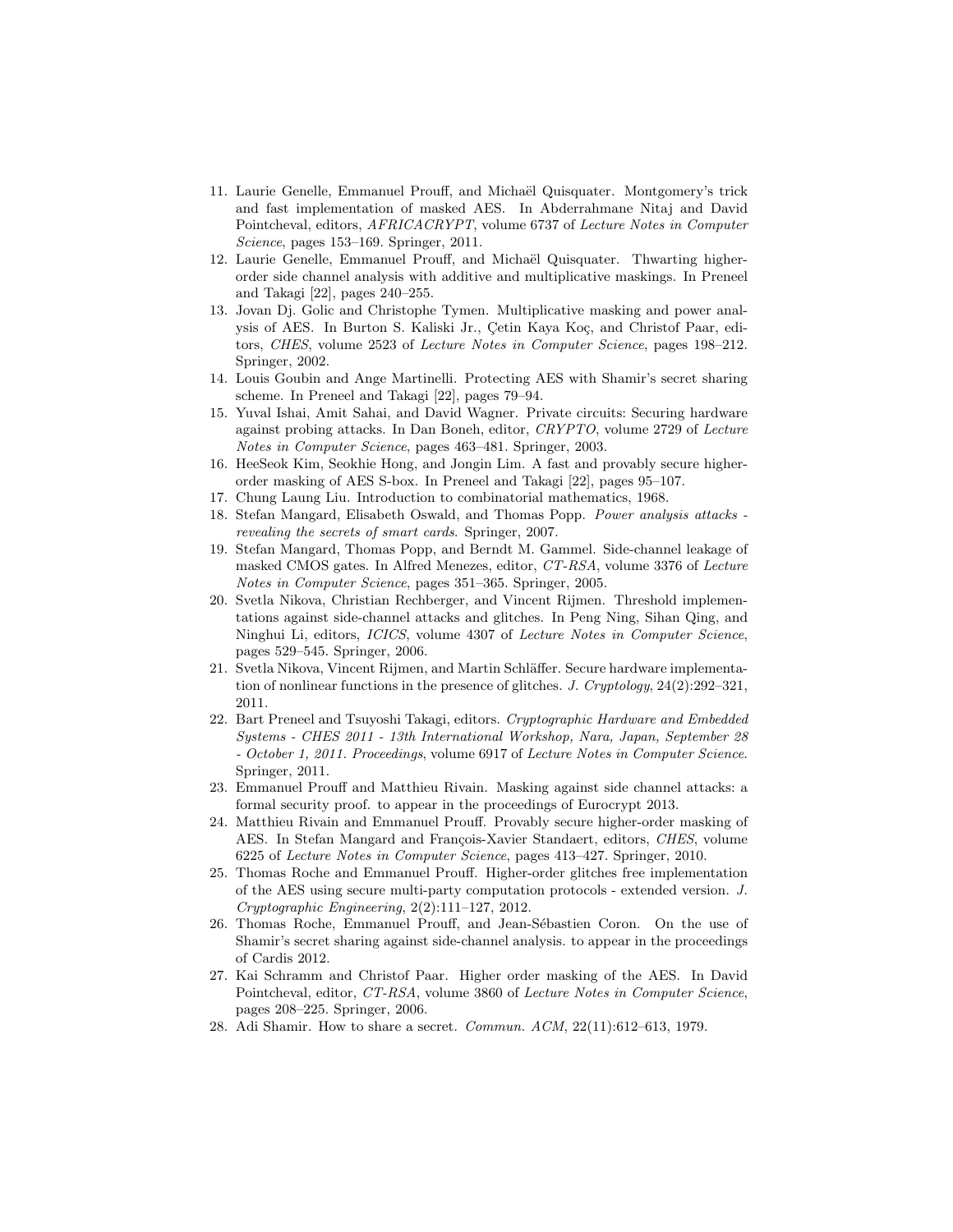- 29. François-Xavier Standaert, Tal Malkin, and Moti Yung. A unified framework for the analysis of side-channel key recovery attacks. In Antoine Joux, editor, EU-ROCRYPT, volume 5479 of Lecture Notes in Computer Science, pages 443–461. Springer, 2009.
- 30. François-Xavier Standaert, Nicolas Veyrat-Charvillon, Elisabeth Oswald, Benedikt Gierlichs, Marcel Medwed, Markus Kasper, and Stefan Mangard. The world is not enough: Another look on second-order DPA. In Masayuki Abe, editor, ASI-ACRYPT, volume 6477 of Lecture Notes in Computer Science, pages 112–129. Springer, 2010.
- 31. Nicolas Veyrat-Charvillon, Marcel Medwed, Stéphanie Kerckhof, and François-Xavier Standaert. Shuffling against side-channel attacks: A comprehensive study with cautionary note. In Wang and Sako [33], pages 740–757.
- 32. Manfred von Willich. A technique with an information-theoretic basis for protecting secret data from differential power attacks. In Bahram Honary, editor, IMA Int. Conf., volume 2260 of Lecture Notes in Computer Science, pages 44–62. Springer, 2001.
- 33. Xiaoyun Wang and Kazue Sako, editors. Advances in Cryptology ASIACRYPT 2012 - 18th International Conference on the Theory and Application of Cryptology and Information Security, Beijing, China, December 2-6, 2012. Proceedings, volume 7658 of Lecture Notes in Computer Science. Springer, 2012.

# A Shamir's secret sharing & BGW

The idea of sharing a secret between several persons is a problem proposed by Liu in 1968 [17]. 11 years after, Shamir described a way to solve it [28]. His solution essentially exploits the fact that Lagrangian interpolation allows to recover the polynomial of lowest degree passing through several points. As a result, to share a secret s the person who knows the secret (usually referred to as the dealer) chooses a random polynomial P, such that  $P(0) = s$  (usually referred to as the initial condition). Let  $d$  be the degree of  $P$ . Then the dealer distributes the evaluations of  $P$  at different points (called the shares) to the  $e$  participants, and labels the *i*-th evaluation in  $x_i \neq 0$  with  $y_i$ . This step is usually called the sharing. In this paper we will denote this operation by  $(y_1, \ldots, y_e) = Share(s)$ . Now if  $f > d$  participants want to discover the secret, they use the interpolation method to find  $P$ , and then evaluate  $P$  in 0: this step is called the opening. In this paper we will denote this operation by  $s = Open(y_1, \ldots, y_f)$ . By contrast if  $f \leq d$ , then P cannot be recovered since not enough information is available. In practice, the interpolation can be done using the Lagrangian method. In that case, the participants build  $Q(X) = \sum$  $\sum_{0\leq i\leq f}y_i\prod_{j\neq i}$  $j\neq i$  $X - \tilde{x_i}$  $\frac{x_i - x_i}{x_j - x_i}$ . Since this polynomial has degree at most f and verifies  $Q(x_i) = y_i \ \forall i \in \{0, ..., f\}$ , we directly have that if  $f > d$ , then  $Q = P$  according to the fundamental theorem of algebra.

The original MPC techniques in [2] essentially aim at computing on secrets shared according to Shamir's trick. In this context, it is easy to see that the addition of two secrets can be done directly, by simply performing the addition on each pair of shares. By contrast, multiplying two shared secrets is more difficult,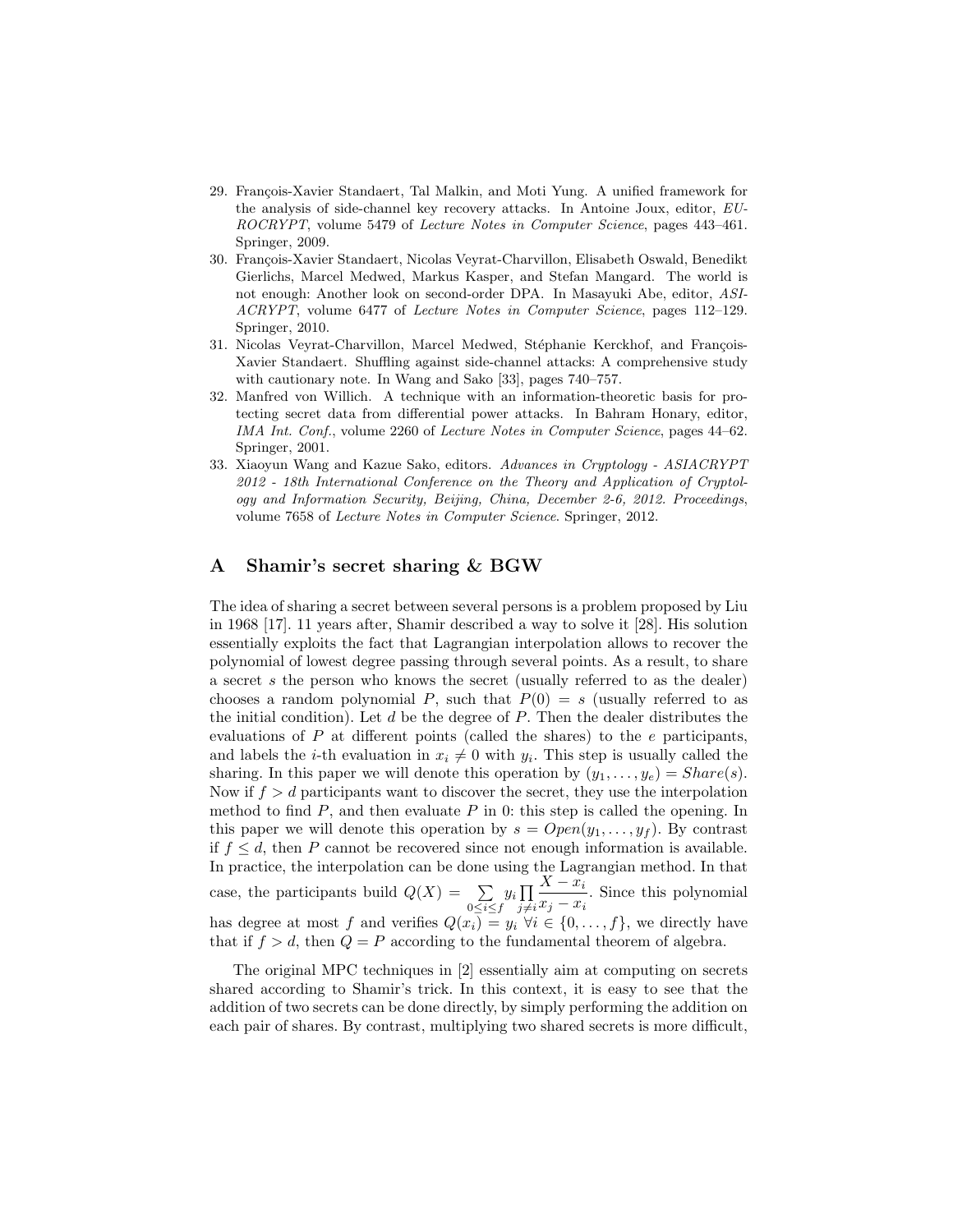since the multiplication of two polynomials of degree  $d$  in a field gives rise to a polynomial of degree 2d. As a result, and in order for the degrees of the polynomials to remain low enough so that MPC remains efficient, it is necessary to reduce this polynomial securely. The solution proposed by Ben-Or, Goldwasser and Wigderson is to use sharings with  $t > 2d$ , perform the multiplications locally, and then securely delete in all the monomials of degree higher than  $d \nvert 2$ .

Note that when using polynomial masking (e.g. based on Shamir's secret sharing), the square function is also a bit more difficult to implement than in the Boolean case. Indeed, let  $s = P(0) = \sum t_i \prod$  $j\neq i$  $\bar{x}_i$  $\frac{d}{x_j - x_i}$ . To calculate the square of s, the participants have to compute  $s^2 = \sum y_i^2 \prod$  $x_i^2$  $x_j^2 - x_i^2$ . But without special

 $j\neq i$ care, this operation moves the position of the shares between participants (while the execution of linear operations can only be performed if the shares are located at the same place). In  $[25]$ , the authors propose to use a set S of location points that are stable by Frobenius application to avoid this problem. That is, for our case we select points such that  $x^2 = y$  and then let the participants exchange shares (which is possible in the context of masking where all participants are on the same chip and assumed to be honest - but not in the general MPC case).

#### B Switch packed secret single secret

We describe how to switch from a single polynomial masking to a packed secret sharing (and vice versa) in Algorithms 3 and 4. Note that step 5 in Algorithm 1 allows to obtain a  $(n, d)$ -sharing from a  $(d + 1, d)$ -sharing.  $A_i^k$  is the evaluation on  $x_i$  of the polynomial  $A_k(X) = \prod_{i \neq k}$  $\frac{X-v_i}{v_k-v_i}$ . It easy to check that this polynomial verifies the condition of annihilation in  $v_i$  for  $i \neq k$ . Eventually,  $m_i^k = \prod$  $j\neq i$  $x_j$  $\frac{x_j}{v_k-x_j}$  allows to move the location of a secret from 0 to  $v_k$ , since  $m_i^k = \prod$  $j\neq i$  $x_j$  $\frac{x_j}{x_i-x_f}(\prod$  $j\neq i$  $v_k-x_j$  $\frac{v_k - x_j}{x_i - x_j}$  –1. As a result, the reconstruction with  $\prod_k$  $j\neq i$  $v_k-x_j$  $\frac{v_k-x_j}{x_i-x_j}$  will give the same secret as the evaluation in zero of the original polynomial. Similarly,  $d_i^k = \prod$  $j\neq i$  $v_k-x_j$  $\frac{x_i - x_j}{x_j}$  allows to move the location of the secret for  $v_k$  to zero.